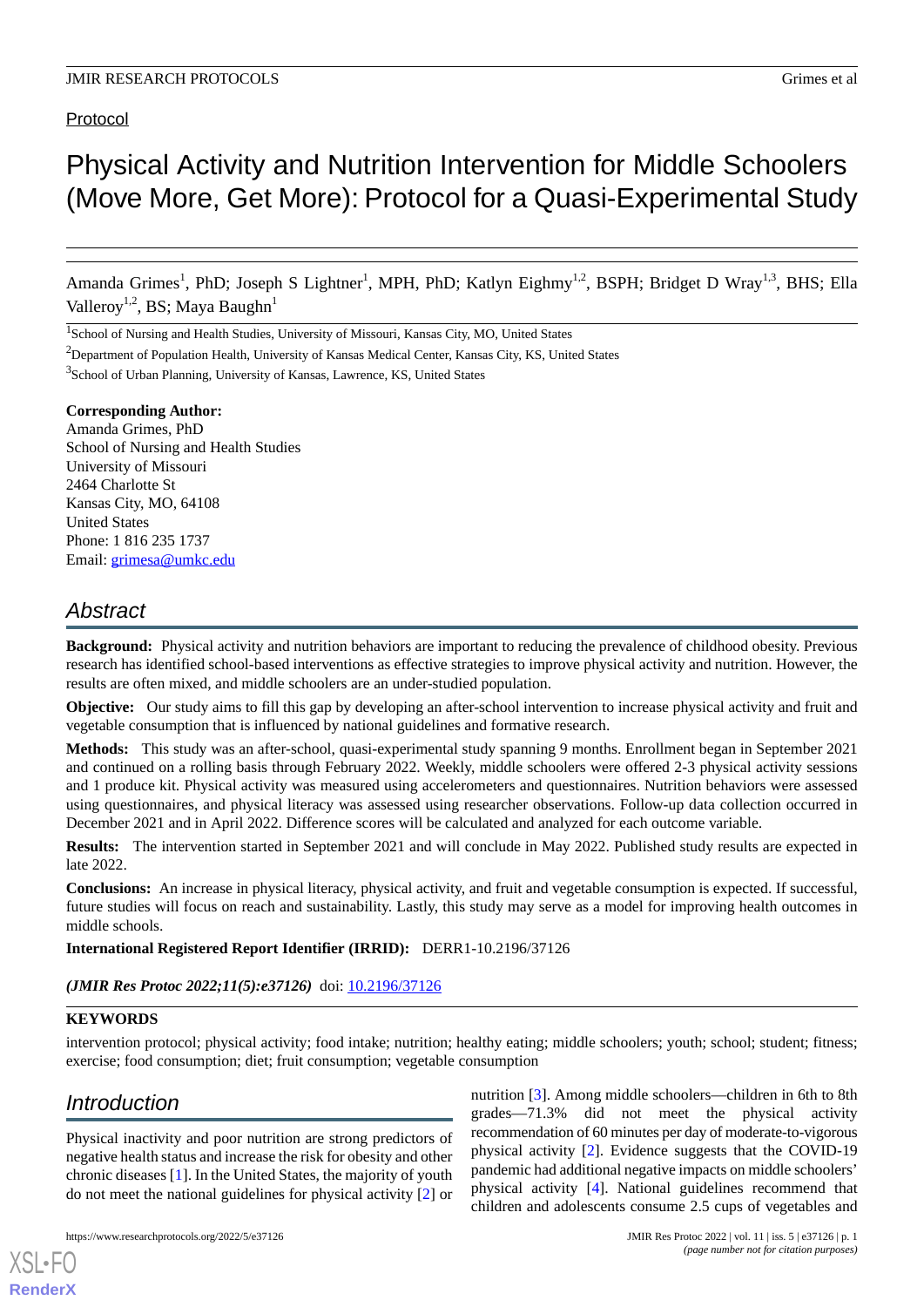2 cups of fruit per day [[5\]](#page-5-4). However, only 7.1% and 2% of adolescents met the United States Department of Agriculture recommendations for fruit and vegetable consumption, respectively [[3\]](#page-5-2). Consequently, obesity has risen to 21.2% among children and adolescents aged 12-19 years in 2018 compared to 18.4% in 2010 [\[6](#page-5-5)].

Schools are an ideal place to promote physical literacy [\[7](#page-5-6)] and physical activity to help students achieve physical activity recommendations [[8](#page-5-7)[-11](#page-5-8)], and physical activity in after-school programming is an effective strategy to increase youth physical activity [\[12](#page-5-9)[-14](#page-5-10)]. Programming should focus on developing the foundational skills necessary to participate in a variety of activities, as youth who are more physically literate are more likely to be active throughout life [\[15](#page-5-11)]. Moreover, evidence suggests that middle schoolers prefer programming that incorporates a variety of sports [\[16](#page-5-12)]. Interventions that incorporate sports sampling—the practice of participating in a variety of sports—promote physical activity through adolescence and into adulthood [\[17](#page-5-13),[18\]](#page-5-14).

A systematic review by Patrick and Nicklas [\[19](#page-5-15)] found that family environment and the availability of fruits and vegetables are strong predictors of fruit and vegetable consumption. However, evidence suggests that school-based nutrition interventions have mixed or limited success in improving fruit and vegetable consumption [\[20](#page-6-0)[-22](#page-6-1)] or decreasing BMI [[22\]](#page-6-1). For example, Davis et al [[22\]](#page-6-1) found that a gardening, cooking, and nutrition intervention significantly increased vegetable intake, but there was no impact on fruit consumption or BMI. A review conducted by Dabravaolskaj et al [[20\]](#page-6-0) found that modifications to school nutrition policies resulted in significant positive consumption for fruit, but not for vegetables. The findings from a systematic review of school-based nutrition interventions suggest that no dominant factor was shared among studies with significant findings [\[21](#page-6-2)].

There is convincing evidence that suggests school-based interventions to reduce obesity are effective; however, evaluations of the factors contributing to effectiveness are inconclusive [\[23](#page-6-3)[,24](#page-6-4)]. Therefore, the purpose of this study is to describe the study protocol used to evaluate the effectiveness of an after-school intervention on increasing physical activity and fruit and vegetable consumption among middle schoolers in an urban Midwestern US school district.

There are two primary hypotheses for this study. (1) The intervention group will show consecutive increases in physical literacy and physical activity from the baseline in 2 follow-up tests compared to the control group. (2) The intervention group will show consecutive increases in fruit and vegetable consumption from the baseline in 2 follow-up tests compared to the control group. Our secondary hypothesis posits that positive changes in physical literacy and physical activity will be mediated by the intervention dose.

# *Methods*

#### **Study Design**

 $XSI - F($ **[RenderX](http://www.renderx.com/)**

A two-arm, quasi-experimental study was conducted. In an urban Midwestern US public school district, 3 middle schools were identified by the district administration to be included as intervention schools in this study based on need and student population. An additional middle school in the same city with a demographically similar student population was selected to participate as a control. All middle schoolers at the intervention schools were invited to participate in the study. Data were collected during the after-school programming at 3 time points during the academic school year: September 2021, December 2021, and April 2022. All middle schoolers at the control school were invited to participate in a physical activity and nutrition research study. After parental consent and upon enrollment, informed assent was obtained from the middle schooler–participants. The participants then completed a questionnaire assessing demographics, physical activity, and nutrition. Additionally, the participants'weight and height were assessed by research staff to calculate their BMI. Research staff also assessed the participants' physical literacy using the validated PLAYBasic instrument [\[25](#page-6-5)[,26](#page-6-6)]. Lastly, all participants were instructed to wear a Garmin Vivofit 4 (Garmin International) accelerometer to track steps and the duration of physical activity for the remainder of the study period. Although moderate- to vigorous-intensity reliability and validity measures were not available for the Garmin Vivofit 4, Garmin wearables are found to be valid and reliable for measuring steps [[27\]](#page-6-7). Coupled with the high acceptability [[28\]](#page-6-8) and affordability of the Garmin Vivofit 4, we found it to be a good fit for this study.

Middle schoolers in the intervention group were offered a sport sampling program after school each week throughout the school year. The number of sessions offered was determined by the school's after-school programming schedule. The sport-sampling programming was facilitated by trained coaching staff and rotated sports every 2 weeks. Sport training focused on developing foundational skills and physical literacy and concluded with scrimmaging. Middle schoolers in the intervention group were also offered a weekly distribution of produce. To reduce barriers to participation, the schools offered free transportation home for participants in after-school activities. Middle schoolers in the control group were asked to continue with their regular routines. All participants (intervention and control) were asked to download the Garmin Connect app, given a research team–developed login, and taught how to sync their accelerometer device. Research staff was available to help troubleshoot syncing issues and sync the participants' accelerometers during school visits if they were unable to sync their accelerometer using a personal smartphone or tablet. All participants repeated the baseline testing after approximately 3, 6, and 9 months.

#### **Ethics Approval**

All study procedures were approved by the University of Missouri-Kansas City Institutional Review Board (#2017528).

#### **Participant Recruitment**

All middle schoolers at the participating schools were eligible to participate in the study. Recruitment began in September 2021 and continued on a rolling basis through February 2022. Recruitment efforts required a multimodal strategy: direct recruitment, snowball sampling, and referral recruitment. Research staff attended school lunches and district enrollment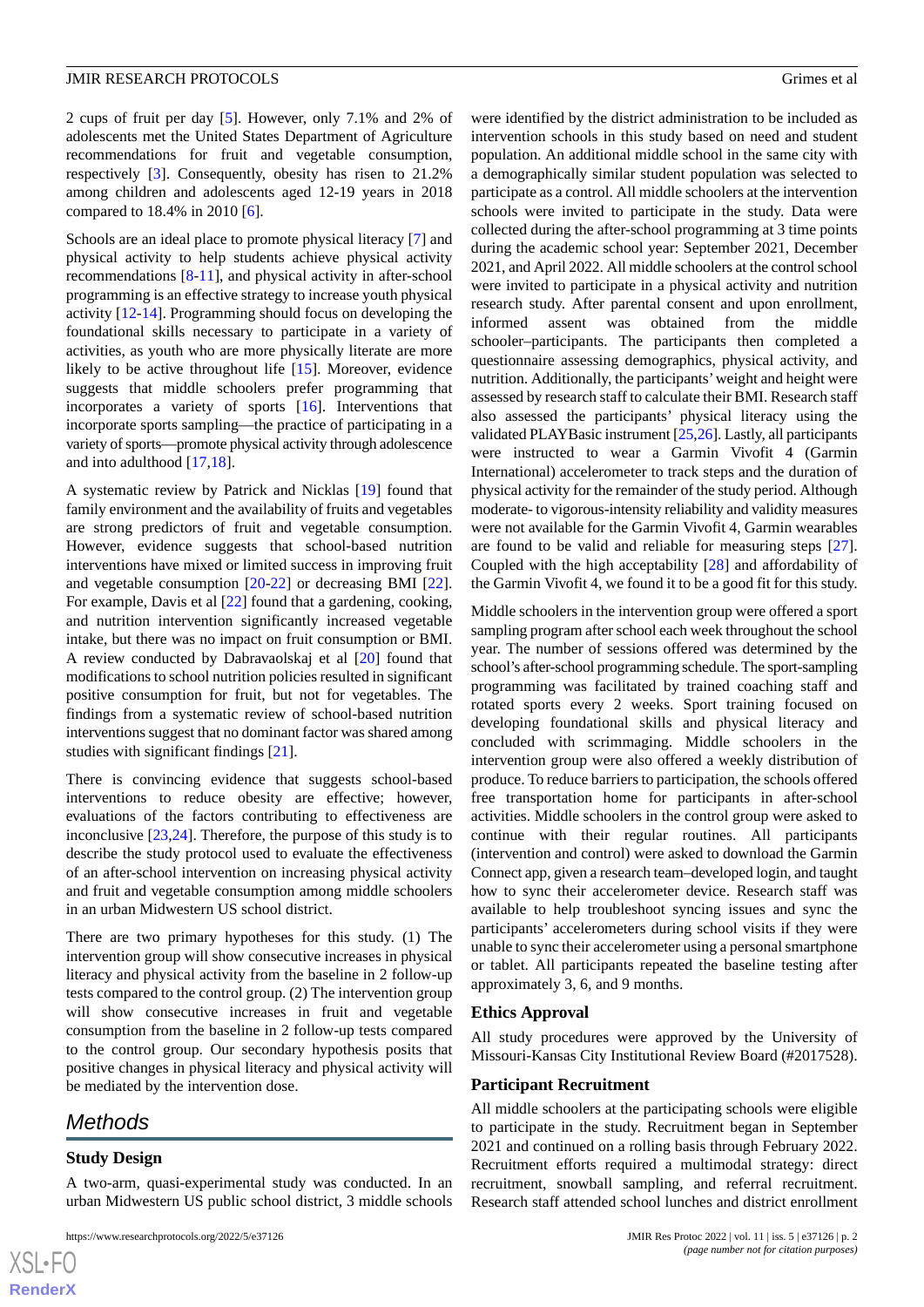events to directly enroll students. Financial giveaways aided enrollment interest during in-person recruitment. Students had the opportunity to aid researchers by recommending peer groups for recruitment or referring friends directly to the program.

#### **Power Analysis**

The sample size needed to understand if the intervention will have an effect was calculated using G\*Power (version 3.1.9.4; Heinrich-Heine-Universität Düsseldorf) [\[29](#page-6-9)]. A systematic review of physical activity interventions suggested that similar interventions have significant but small effect sizes (0.44, 95% CI 0.19-0.70) [[30\]](#page-6-10). A review of school-based nutrition interventions on behavior suggested that the average intervention has a small effect (0.33, 95% CI 0.55-1.10) on adolescent BMI [[31\]](#page-6-11).

Based on a  $P$  value of  $\leq 0.05$  and physical activity interventions having a small effect size of 0.44 on outcome measures, this study requires a minimum of 47 participants to understand the differences between matched pairs for physical activity behavior. Based on a *P* value of <.05 and nutrition interventions having a small effect size of 0.33 on the consumption of fruits and vegetables, this study requires a minimum of 90 participants to understand the differences between matched pairs for fruit and vegetable consumption. We expected a 20% attrition that is similar to other school-based health behavior interventions [\[32\]](#page-6-12). Therefore, a minimum of 108 middle schoolers would need to be recruited through the participating schools (control and intervention).

#### **Description of the Intervention**

#### *Overview of the Program*

"Move More, Get More" was an after-school intervention targeting physical activity and nutrition for urban middle schoolers at select middle schools in the Kansas City Public School District. The program was designed following national physical activity and nutritional guidelines and evidence from previous research. The programming was further influenced by the formative research conducted by the research team [[16\]](#page-5-12). Key research findings centered on the promoters and barriers to physical activity and fruit and vegetable consumption, both before and during the COVID-19 pandemic. Parents and students from these focus groups made recommendations that guided program development. To increase physical activity, parents and students recommended opportunities for competition, goal setting, and financial incentives [\[16](#page-5-12)].

The program duration was set for 9 months, from September 2021 through May 2022, following Kansas City Public School District's academic calendar. Baseline data were collected at the time of enrollment (from September 2021 to February 2022) and follow-up data collection occurred in December 2021 and April 2022. Session frequency and duration were dependent on each site's after-school transportation availability and dismissal schedule. The session frequency and duration at the 3 sites were as follows: 3 sessions/week for 1-hour sessions, 3 sessions/week for 2-hour sessions, and 2 sessions/week for 1-hour sessions.

#### *Physical Activity Programming*

Sessions were designed to achieve 1 hour of moderate-to-vigorous physical activity daily, per the Centers for Disease Control and Prevention's physical activity guidelines for youth [\[8](#page-5-7)] and were held at the students' school. Sessions were hosted immediately after school in accordance with the school's other after-school programs. Evidence from our formative research suggested that physical activity sessions would be more successful if they included opportunities for fun, peer influence, competition, goal setting, and incentives [[16\]](#page-5-12). Additional findings suggested that time constraints, the overcompetitive nature of sports programs, and decreased motivation and access to physical activity were barriers to physical activity [\[16](#page-5-12)]. As a result, we designed the programming with the following aims: introduce a variety of sports and the skills necessary to participate in a variety of sports; encourage peer interaction by implementing snowball recruitment and focusing on team-oriented sports; provide opportunity for team competition through scrimmages and for goal setting and individual competition through step challenges using accelerometers. Incentives were used to increase motivation, encourage consistent participation, and facilitate thorough data collection. Furthermore, programming focused on skill development and inclusiveness and limited overcompetitiveness by implementing no-cut policies.

At the beginning of each semester, the program manager created a template schedule of sport and team activities, with activities rotating every 2 weeks. Activity types included traditional sports (basketball, soccer, football, etc), team-based activities (capture the flag, dodgeball, etc), dance, yoga, and others. This schedule was adapted by each intervention site's coach based on their expertise, space, equipment availability, and student interest. For sport-based activities, fundamental and basic skills were taught during the sessions. During the last day of each unit, the participants would engage in scrimmage play. Each session included a 10-minute warm-up, an activity spanning 40-100 minutes, and a 10-minute cooldown.

Physical-activity coaches were primarily contracted through partnering organizations that are trusted and established within the school's surrounding community (ie, community services center, parks and recreation department, and sport performance training center). Coaches were required to have previous experience leading youth physical activities. All staff completed mandated reporter training and a background check through the school district. Intervention sites were assigned 2 coaches and 2 or 3 researchers during each session. A staff-to–middle schooler ratio of 2 to 30 was required for all sessions.

#### *Nutrition Programming*

Nutrition programming aimed to increase fruit and vegetable consumption toward meeting national guidelines. Furthermore, evidence from a systematic review suggested that family environment and availability are strong predictors of fruit and vegetable consumption [\[19](#page-5-15)] and cooking from home is associated with several nutritional benefits for youth [[33\]](#page-6-13). Moreover, our previous findings suggested that parental control of nutrition behaviors and presentation, preparation technique, and convenience are all important factors to increasing fruit and

 $XS$  $\cdot$ FC **[RenderX](http://www.renderx.com/)**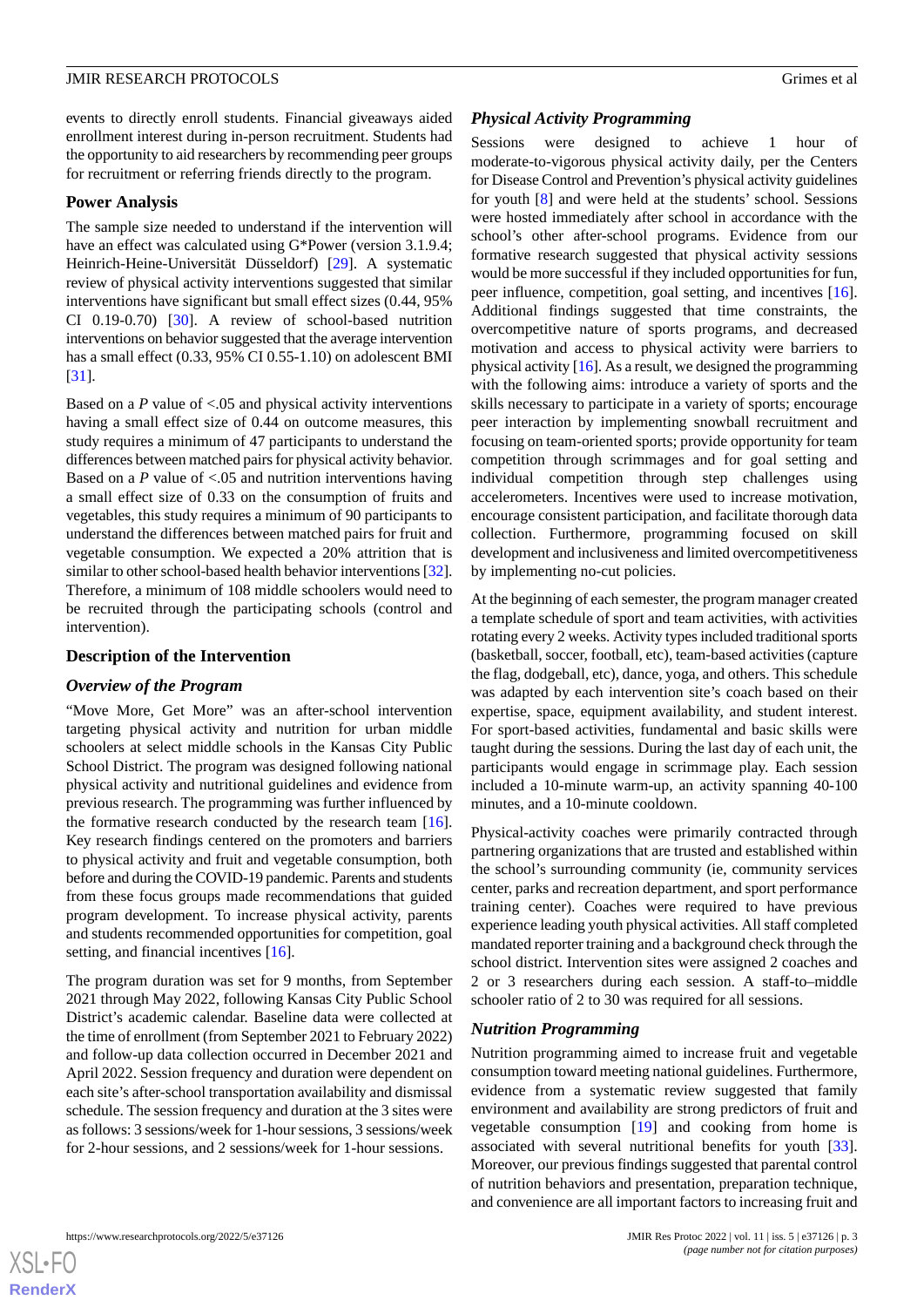vegetable consumption [\[16](#page-5-12)]. As a result, produce kits were distributed weekly to all middle schoolers.

Produce distributions were provided by University Health's Healthy Harvest Mobile Market, a converted city bus designed to deliver fresh, healthy foods throughout Kansas City, Missouri. Each weekly distribution was procured to create at least one meal for a family of 5. Each bag included recipe staples (ie, onions, potatoes), recipe-specific produce, popular fruits, and occasionally unique fruits or vegetables middle schoolers may not ordinarily be exposed to. In addition to produce, University Health provided recipe cards, nutrition information, and food preparation techniques for at-home cooking. The produce bags were valued at approximately US \$20.

#### *Control Group*

Middle schoolers were invited to participate in the research study during physical education classes over a period of 2 weeks. Enrollment was conducted during each grade level's physical education period over the span of 3 weeks. Control enrollment was identical to intervention data collection practices. All participants were asked to wear the accelerometer devices continuously throughout the study period. Participants in the control group were asked to continue their normal, routine activities. Control data collection took place during scheduled youth physical education classes.

#### **Incentives**

Intervention participants received a US \$25 gift card after completing baseline testing (questionnaire and objective measurements) and an additional US \$25 gift card for each additional completed assessment at the 3- and 6-month time points. Participants in the control group received a US \$10 gift card after completing baseline testing (questionnaire and objective measurements) and an additional US \$10 gift card for each additional completed assessment at the 3- and 6-month time points. Since a participation component and larger time commitment was expected among the intervention group, we provided larger monetary incentives for the intervention group.

#### **Measures**

### *Demographic Variables*

Middle schoolers' demographic variables were assessed using a self-report questionnaire in the baseline test. Middle schoolers were asked their sex assigned at birth, birth date, race by selecting all that apply (American Indian or Alaska Native, Asian, Black or African American, Native Hawaiian or Other Pacific Islander, and White), and ethnicity (Hispanic or Latino) by indicating yes or no.

### *Physical Activity*

 $X$ SL•FO **[RenderX](http://www.renderx.com/)**

Self-reported physical activity was assessed using the International Physical Activity Questionnaire Short Form, which assesses physical activity using a 7-day recall to estimate moderate- and vigorous-intensity physical activity, walking, and sedentary behavior [\[34\]](#page-6-14). All values were reported in minutes per week.

All middle schoolers were given a Garmin Vivofit 4 accelerometer to objectively measure physical activity

throughout the study period. A valid day is defined as a middle schooler having ≥8 hours of wear time between 9 AM and 9 PM and ≥500 steps. To account for nonwear time, we considered 3 consecutive epochs of ≥15 minutes with a maximum motion intensity value of 0 as nonwear time. Daily data were aggregated at the weekly level for each participant; ≥1 valid day is required for the week to be included in the analyses. Garmin accelerometers automatically record moderate-to-vigorous physical activity; the feature is activated when the user walks for ≥10 minutes or runs for ≥1 minute.

Dietary Behaviors and Fruit and Vegetable Intake

The selected questions were adapted from the 2019 National Youth Risk Behavior Survey for high schools that asked about fruit, vegetable, soda, and sport drink consumption in the past 7 days [\[35](#page-6-15)]. The original response options ranged on a 7-point scale from no consumption to >4 times a day; our survey collapsed the response options into a dichotomous yes-or-no format, as directed by the funding agency.

### *Height, Weight, and BMI*

Height and weight were assessed objectively by trained research assistants using a validated scale [\[36](#page-6-16)] and stadiometer [[37\]](#page-6-17). BMI was calculated with the following formula: *BMI = weight*  $(kg)/(height [m])<sup>2</sup>$ .

# *Physical Literacy*

Trained research staff assessed physical literacy using the PLAYbasic instrument [\[26\]](#page-6-6), which assesses the physical abilities of participants in 4 domains: balance, throwing, kicking, and locomotor. Staff asked the participants to perform 5 tasks: (1) run to a cone approximately 5 meters away, turn around, and run back to the starting point; (2) hop to the same cone on one leg, turn around, and hop back on the other leg to the starting point; (3) throw a tennis ball overhand to a wall 1.5 meters away and have it bounce back over their head; (4) kick a ball to a wall 4 meters away over a 1-meter line from the ground; and (5) walk backward toe to heel in a straight line for 2 meters. Each task was scored on a 0-100 scale with 0 being no proficiency and 100 being completely proficient. The scores were also categorized into the 4 rankings: initial (score of 0-25), emerging (score of 26-50), competent (score of 51-75), and proficient (score of 76-100); scores of 0-50 represent the developing rating, and scores of 51-100 represent the acquired rating. A final score was calculated by adding the section scores and then dividing by 5 according to the scale's instructions [\[26](#page-6-6)].

#### **Statistical Analysis**

SPSS Statistics for Windows (version 26; IBM Corp) will be used for data analysis. Univariate statistical analyses will be conducted for all study variables. Difference scores will be calculated for each outcome variable. Subsequently, a series of repeated measures analysis of covariance will be conducted to assess within-group differences, while controlling for school and other factors. To assess the dose response relationship between intervention attendance and the outcome variables, linear and logistic regression models will be conducted. An alpha level of 95% will be used for all analyses.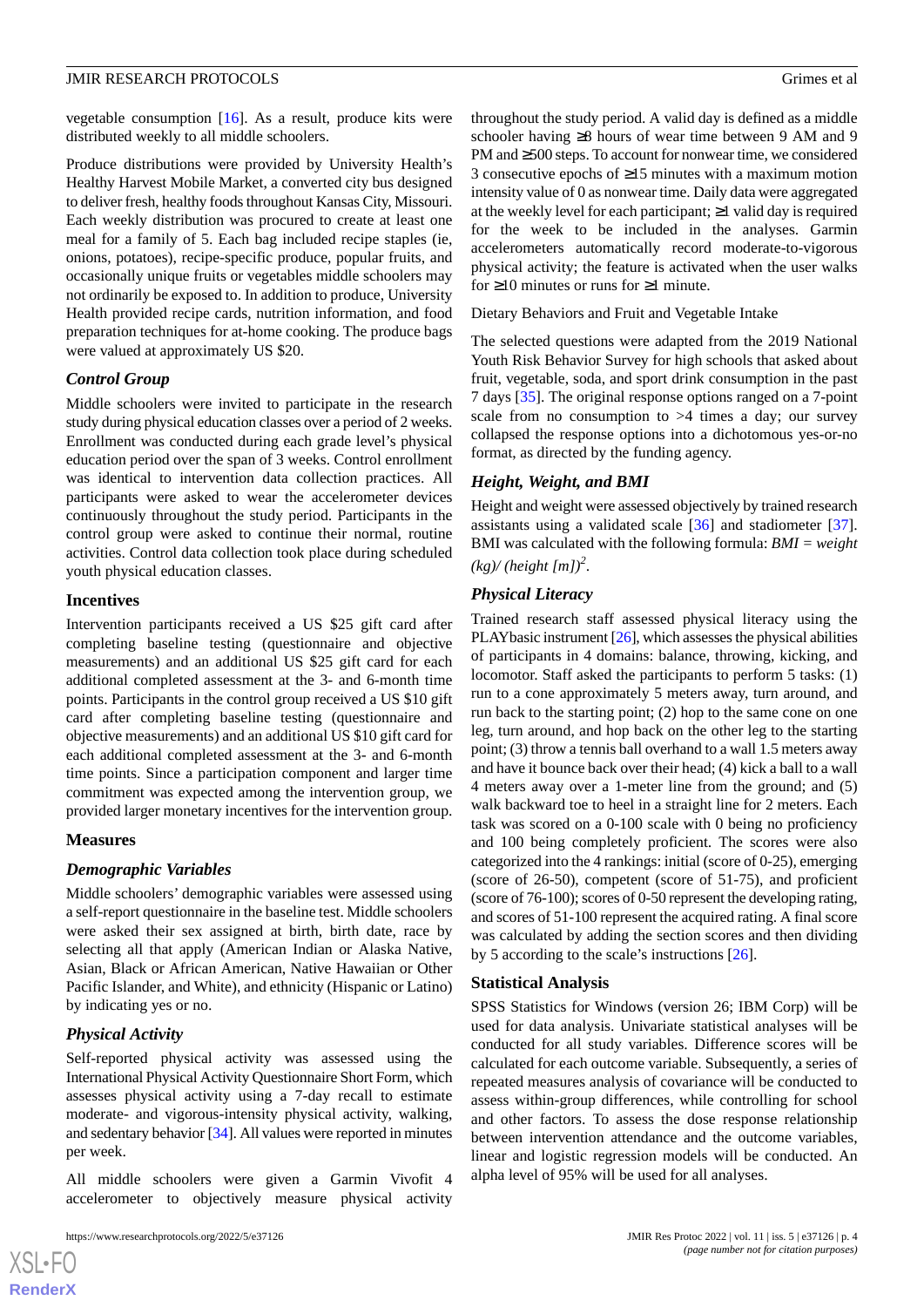# *Results*

This study started in September 2021. Formative research to inform the intervention was conducted in December 2019 and from June to August 2020. The in-person intervention implementation was delayed until September 2021. As the study had a rolling enrollment period, we completed all baseline testing by November 2021. The results of the study will be communicated to the research and professional community via publications. We will communicate the results with other stakeholders (eg, community partners, parents, school staff, etc) via newsletters, social media posts, website, and local media.

# *Discussion*

#### **Expected Findings**

As childhood obesity rates increase [\[5\]](#page-5-4), it is important to expand access to noncompetitive, school-based physical activity programming and promote fruit and vegetable consumption. School-based interventions that reduce common barriers (eg, fees, transportation, competitiveness) are ideal to improving youth population–level health. Fostering foundational physical literacy skills [\[15](#page-5-11)] and increasing access to physical activity programming are necessary for youth to be and remain physically active through life [[38\]](#page-6-18) to prevent obesity and related chronic diseases [\[1](#page-5-0)]. In response, this study tested the effectiveness of the "Move More Get More" program for middle schoolers using a quasi-experimental study. More specifically, this study investigated whether the program could increase the middle schoolers' physical literacy, physical activity, and fruit and vegetable consumption. Furthermore, we investigated the dose-response effects of the intervention.

Similar to other after-school physical activity interventions [[12](#page-5-9)[-14](#page-5-10)], we expect participants would have significantly increased their physical literacy and moderate- to vigorous-intensity physical activity. Few school-based interventions have resulted in increases of fruit and vegetable consumption [\[20](#page-6-0)-[22\]](#page-6-1); therefore, this study will add to the literature by evaluating a novel nutrition intervention. Since the access and availability of fruits and vegetables is a predictor of consumption [\[19](#page-5-15)], we expect that youth would have significantly increased their consumption of fruits and vegetables at the first and second follow-ups compared to the baseline testing. We also expect greater increases in physical literacy and physical activity with greater attendance at the physical activity programming. In recent years, physical literacy has emerged as a core construct within public health [\[15](#page-5-11)]. Therefore, our findings will contribute significantly to the scholarship regarding interventions to increase physical literacy and the association between physical literacy and increased physical activity.

Adopting healthy behaviors in adolescents is important for maintaining healthy behaviors as an adult. However, adolescents in the United States are increasingly inactive and do not meet fruit and vegetable consumption recommendations. The "Move More, Get More" program has the potential to reach large proportions of a student body, unlike competitive sports, which is often the norm. Interventions accessible to all students at a school may be one strategy to increase physical activity and nutrition behaviors for middle schoolers.

#### **Limitations and Strengths**

This study design has several limitations. First, schools were selected based on student need and demographics and were unable to be randomized into the intervention or control group. Consequently, the findings may be due to differences among school or student characteristics rather than the intervention. This limitation highlights the importance of documenting issues related to these characteristics and the need for a process evaluation plan. This study is also limited by relying on several self-report measures and by the measures' ability to detect variability. For example, nutrition measures asked participants if they consumed the target variable yesterday and provided the following response options: yes, no, and not sure. These questions were required by the grantor, and, to limit the questionnaire size, we did not add additional measures that could potentially detect more variability and changes in participant behavior.

A major strength of this study is that the intervention was developed based on the results of our formative research via focus groups with both middle schoolers and parents, which included the middle schoolers and parents that attend the targeted middle schools [[16\]](#page-5-12). Other strengths of this study include the potential to recruit a large, diverse sample. Further, this study sample is specific to middle schoolers, a population that is under-studied but represents a pivotal time in an adolescent's development of health behaviors. Lastly, this study used accelerometers to objectively measure physical activity as opposed to relying on student self-report data, which may be biased.

#### **Future Directions**

If the intervention is proven to be effective to increasing physical literacy, physical activity, and fruit and vegetable consumption, our future research will focus on the reach and sustainability of the intervention. Further research is needed on how physical activity interventions are implemented and scaled [[39](#page-6-19)[-42](#page-6-20)]. This study can serve as a model for local and national programming to tackle childhood obesity.

#### **Acknowledgments**

This project was supported by an award (1 ASTWH190088-01-00) from the United States Department of Health and Human Services, Office of the Minority Health, and the Office on Women's Health. The contents of this paper are solely the responsibility of the authors and do not necessarily represent the official views of the Office of the Assistant Secretary for Health.

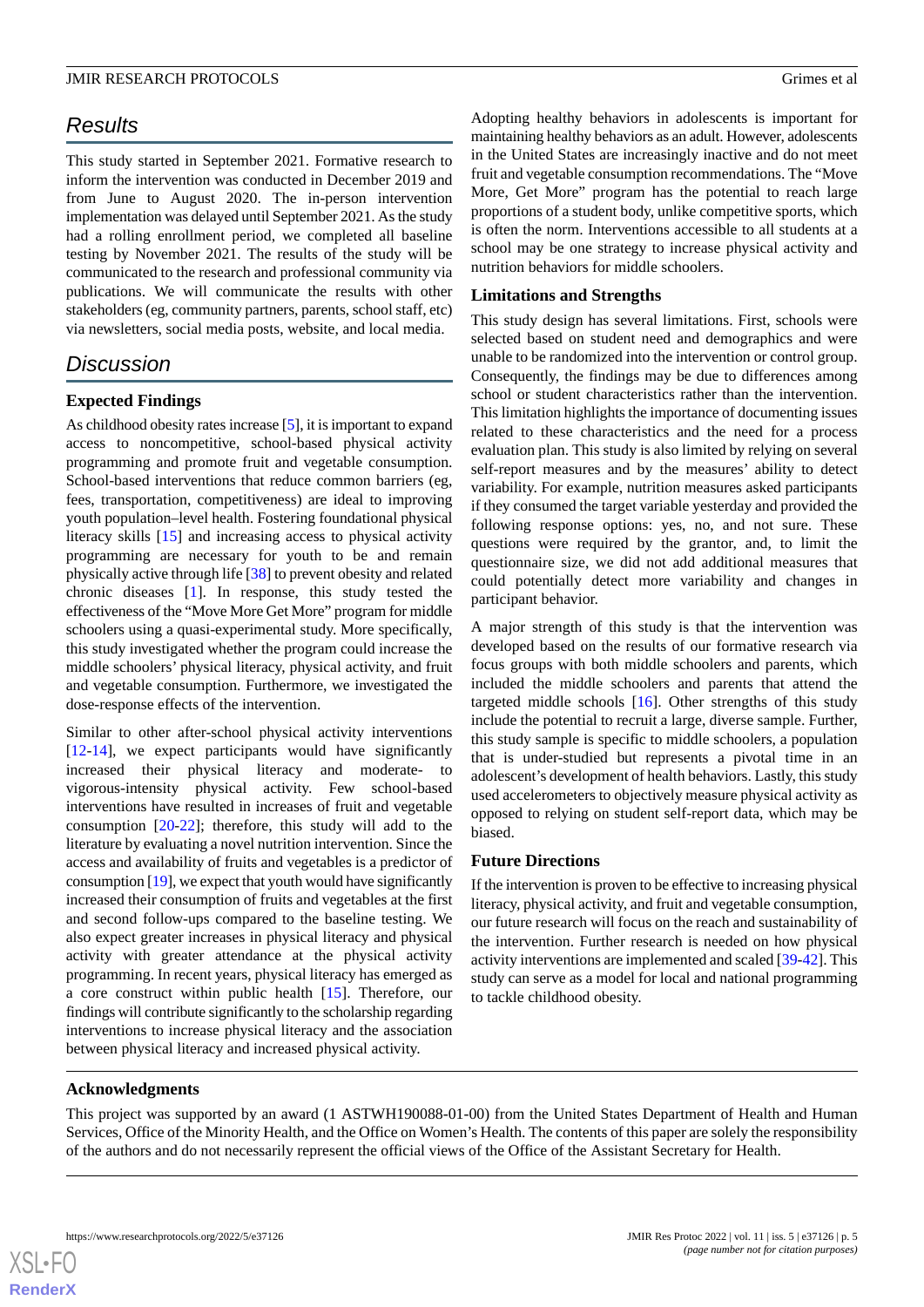# **Authors' Contributions**

AG and JSL conceptualized the study and contributed to manuscript writing. KE, BDW, MB, and EV contributed to writing the manuscript.

### **Conflicts of Interest**

None declared.

# <span id="page-5-0"></span>**References**

- 1. Division of nutrition, physical activity, and obesity at a glance. Centers for Disease Control and Prevention. URL: [https:/](https://www.cdc.gov/chronicdisease/resources/publications/aag/dnpao.htm#:~:text=Poor%20nutrition%20and%20inadequate%20physical,recommended%20daily%20amount%20of%20vegetables) [/www.cdc.gov/chronicdisease/resources/publications/aag/dnpao.](https://www.cdc.gov/chronicdisease/resources/publications/aag/dnpao.htm#:~:text=Poor%20nutrition%20and%20inadequate%20physical,recommended%20daily%20amount%20of%20vegetables) [htm#:~:text=Poor%20nutrition%20and%20inadequate%20physical,recommended%20daily%20amount%20of%20vegetables](https://www.cdc.gov/chronicdisease/resources/publications/aag/dnpao.htm#:~:text=Poor%20nutrition%20and%20inadequate%20physical,recommended%20daily%20amount%20of%20vegetables) [accessed 2022-01-08]
- <span id="page-5-2"></span><span id="page-5-1"></span>2. Middle school YRBS. Centers for Disease Control and Prevention. 2019. URL: <https://tinyurl.com/2bw2e9hk> [accessed] 2022-01-08]
- <span id="page-5-3"></span>3. Lange SJ, Moore LV, Harris DM, Merlo CL, Lee SH, Demissie Z, et al. Percentage of adolescents meeting federal fruit and vegetable intake recommendations - Youth Risk Behavior Surveillance System, United States, 2017. MMWR Morb Mortal Wkly Rep 2021 Jan 22;70(3):69-74 [\[FREE Full text\]](https://doi.org/10.15585/mmwr.mm7003a1) [doi: [10.15585/mmwr.mm7003a1](http://dx.doi.org/10.15585/mmwr.mm7003a1)] [Medline: [33476311](http://www.ncbi.nlm.nih.gov/entrez/query.fcgi?cmd=Retrieve&db=PubMed&list_uids=33476311&dopt=Abstract)]
- <span id="page-5-4"></span>4. Grimes A, Lightner JS, Eighmy K, Steel C, Shook RP, Carlson J. Decreased physical activity among youth resulting from COVID-19 pandemic-related school closures: natural experimental study. JMIR Form Res 2022 Apr 15;6(4):e35854 [\[FREE](https://formative.jmir.org/2022/4/e35854/) [Full text\]](https://formative.jmir.org/2022/4/e35854/) [doi: [10.2196/35854\]](http://dx.doi.org/10.2196/35854) [Medline: [35297778](http://www.ncbi.nlm.nih.gov/entrez/query.fcgi?cmd=Retrieve&db=PubMed&list_uids=35297778&dopt=Abstract)]
- <span id="page-5-5"></span>5. Dietary guidelines for Americans, 2020-2025. 9th ed. U.S. Department of Agriculture and U.S. Department of Health and Human Services. 2020 Dec. URL: [https://www.dietaryguidelines.gov/sites/default/files/2020-12/](https://www.dietaryguidelines.gov/sites/default/files/2020-12/Dietary_Guidelines_for_Americans_2020-2025.pdf) Dietary Guidelines for Americans 2020-2025.pdf [accessed 2022-04-27]
- <span id="page-5-6"></span>6. Fryar CD, Carroll MD, Afful J. Prevalence of overweight, obesity, and severe obesity among children and adolescents aged 2-19 years: United States, 1963-1965 through 2017-2018. NCHS Health E-Stats. URL: [https://www.cdc.gov/nchs/data/](https://www.cdc.gov/nchs/data/hestat/obesity-child-17-18/overweight-obesity-child-H.pdf) [hestat/obesity-child-17-18/overweight-obesity-child-H.pdf](https://www.cdc.gov/nchs/data/hestat/obesity-child-17-18/overweight-obesity-child-H.pdf) [accessed 2022-01-08]
- <span id="page-5-7"></span>7. Eighmy KE, Lightner JS, Grimes AR, Miller T. Physical literacy of marginalized middle school adolescents in Kansas City public schools. Pediatr Exerc Sci 2022 Mar 12:1-6. [doi: [10.1123/pes.2021-0075](http://dx.doi.org/10.1123/pes.2021-0075)] [Medline: [35279022](http://www.ncbi.nlm.nih.gov/entrez/query.fcgi?cmd=Retrieve&db=PubMed&list_uids=35279022&dopt=Abstract)]
- 8. Physical activity guidelines for Americans. 2nd ed. U.S. Department of Health and Human Services. 2018. URL: [https:/](https://health.gov/sites/default/files/2019-09/Physical_Activity_Guidelines_2nd_edition.pdf) [/health.gov/sites/default/files/2019-09/Physical\\_Activity\\_Guidelines\\_2nd\\_edition.pdf](https://health.gov/sites/default/files/2019-09/Physical_Activity_Guidelines_2nd_edition.pdf) [accessed 2022-04-27]
- <span id="page-5-8"></span>9. Naylor P, McKay HA. Prevention in the first place: schools a setting for action on physical inactivity. Br J Sports Med 2009 Jan;43(1):10-13 [[FREE Full text](https://bjsm.bmj.com/content/43/1/10.long)] [doi: [10.1136/bjsm.2008.053447](http://dx.doi.org/10.1136/bjsm.2008.053447)] [Medline: [18971250\]](http://www.ncbi.nlm.nih.gov/entrez/query.fcgi?cmd=Retrieve&db=PubMed&list_uids=18971250&dopt=Abstract)
- <span id="page-5-9"></span>10. CSPAP - Comprehensive School Physical Activity Program. SHAPE America - Society of Health and Physical Educators. URL: <https://www.shapeamerica.org/cspap/what.aspx> [accessed 2022-01-08]
- 11. Hills AP, Dengel DR, Lubans DR. Supporting public health priorities: recommendations for physical education and physical activity promotion in schools. Prog Cardiovasc Dis 2015 ;57(4):368-374 [\[FREE Full text\]](https://core.ac.uk/reader/43362216?utm_source=linkout) [doi: [10.1016/j.pcad.2014.09.010\]](http://dx.doi.org/10.1016/j.pcad.2014.09.010) [Medline: [25269062](http://www.ncbi.nlm.nih.gov/entrez/query.fcgi?cmd=Retrieve&db=PubMed&list_uids=25269062&dopt=Abstract)]
- <span id="page-5-10"></span>12. Beets MW, Beighle A, Erwin HE, Huberty JL. After-school program impact on physical activity and fitness: a meta-analysis. Am J Prev Med 2009 Jun 01;36(6):527-537. [doi: [10.1016/j.amepre.2009.01.033](http://dx.doi.org/10.1016/j.amepre.2009.01.033)] [Medline: [19362799\]](http://www.ncbi.nlm.nih.gov/entrez/query.fcgi?cmd=Retrieve&db=PubMed&list_uids=19362799&dopt=Abstract)
- <span id="page-5-11"></span>13. Pate RR, O'Neill JR. After-school interventions to increase physical activity among youth. Br J Sports Med 2009 Jan 19;43(1):14-18. [doi: [10.1136/bjsm.2008.055517](http://dx.doi.org/10.1136/bjsm.2008.055517)] [Medline: [19019903\]](http://www.ncbi.nlm.nih.gov/entrez/query.fcgi?cmd=Retrieve&db=PubMed&list_uids=19019903&dopt=Abstract)
- <span id="page-5-12"></span>14. Egan CA, Webster CA, Stewart GL, Weaver RG, Russ LB, Brian A, et al. Case study of a health optimizing physical education-based comprehensive school physical activity program. Eval Program Plann 2019 Feb;72:106-117. [doi: [10.1016/j.evalprogplan.2018.10.006](http://dx.doi.org/10.1016/j.evalprogplan.2018.10.006)] [Medline: [30326329](http://www.ncbi.nlm.nih.gov/entrez/query.fcgi?cmd=Retrieve&db=PubMed&list_uids=30326329&dopt=Abstract)]
- <span id="page-5-13"></span>15. Mandigo J, Francis N, Lodewky K, Lopez R. Physical literacy for educators. Health Educ J 2019;75(3):27-30 [[FREE Full](https://www.proquest.com/docview/214320588/) [text](https://www.proquest.com/docview/214320588/)]
- <span id="page-5-14"></span>16. Grimes A, Lightner JS, Pina K, Donis de Miranda ES, Meissen-Sebelius E, Shook RP, et al. Designing an adaptive adolescent physical activity and nutrition intervention for COVID-19-related health challenges: formative research study. JMIR Form Res 2022 Jan 21;6(1):e33322 [[FREE Full text](https://formative.jmir.org/2022/1/e33322/)] [doi: [10.2196/33322\]](http://dx.doi.org/10.2196/33322) [Medline: [34932499\]](http://www.ncbi.nlm.nih.gov/entrez/query.fcgi?cmd=Retrieve&db=PubMed&list_uids=34932499&dopt=Abstract)
- <span id="page-5-15"></span>17. DiStefano LJ, Beltz EM, Root HJ, Martinez JC, Houghton A, Taranto N, et al. Sport sampling is associated with improved landing technique in youth athletes. Sports Health 2018;10(2):160-168 [[FREE Full text\]](http://europepmc.org/abstract/MED/29131779) [doi: [10.1177/1941738117736056\]](http://dx.doi.org/10.1177/1941738117736056) [Medline: [29131779](http://www.ncbi.nlm.nih.gov/entrez/query.fcgi?cmd=Retrieve&db=PubMed&list_uids=29131779&dopt=Abstract)]
- 18. Sylvester BD, Gilchrist JD, O'Loughlin J, Sabiston CM. Sampling sports during adolescence, exercise behaviour in adulthood, and the mediating role of perceived variety in exercise. Psychol Health 2020 Nov 27;35(11):1368-1383. [doi: [10.1080/08870446.2020.1743843\]](http://dx.doi.org/10.1080/08870446.2020.1743843) [Medline: [32216559\]](http://www.ncbi.nlm.nih.gov/entrez/query.fcgi?cmd=Retrieve&db=PubMed&list_uids=32216559&dopt=Abstract)
- 19. Patrick H, Nicklas TA. A review of family and social determinants of children's eating patterns and diet quality. J Am Coll Nutr 2005 Apr;24(2):83-92. [doi: [10.1080/07315724.2005.10719448\]](http://dx.doi.org/10.1080/07315724.2005.10719448) [Medline: [15798074](http://www.ncbi.nlm.nih.gov/entrez/query.fcgi?cmd=Retrieve&db=PubMed&list_uids=15798074&dopt=Abstract)]

[XSL](http://www.w3.org/Style/XSL)•FO **[RenderX](http://www.renderx.com/)**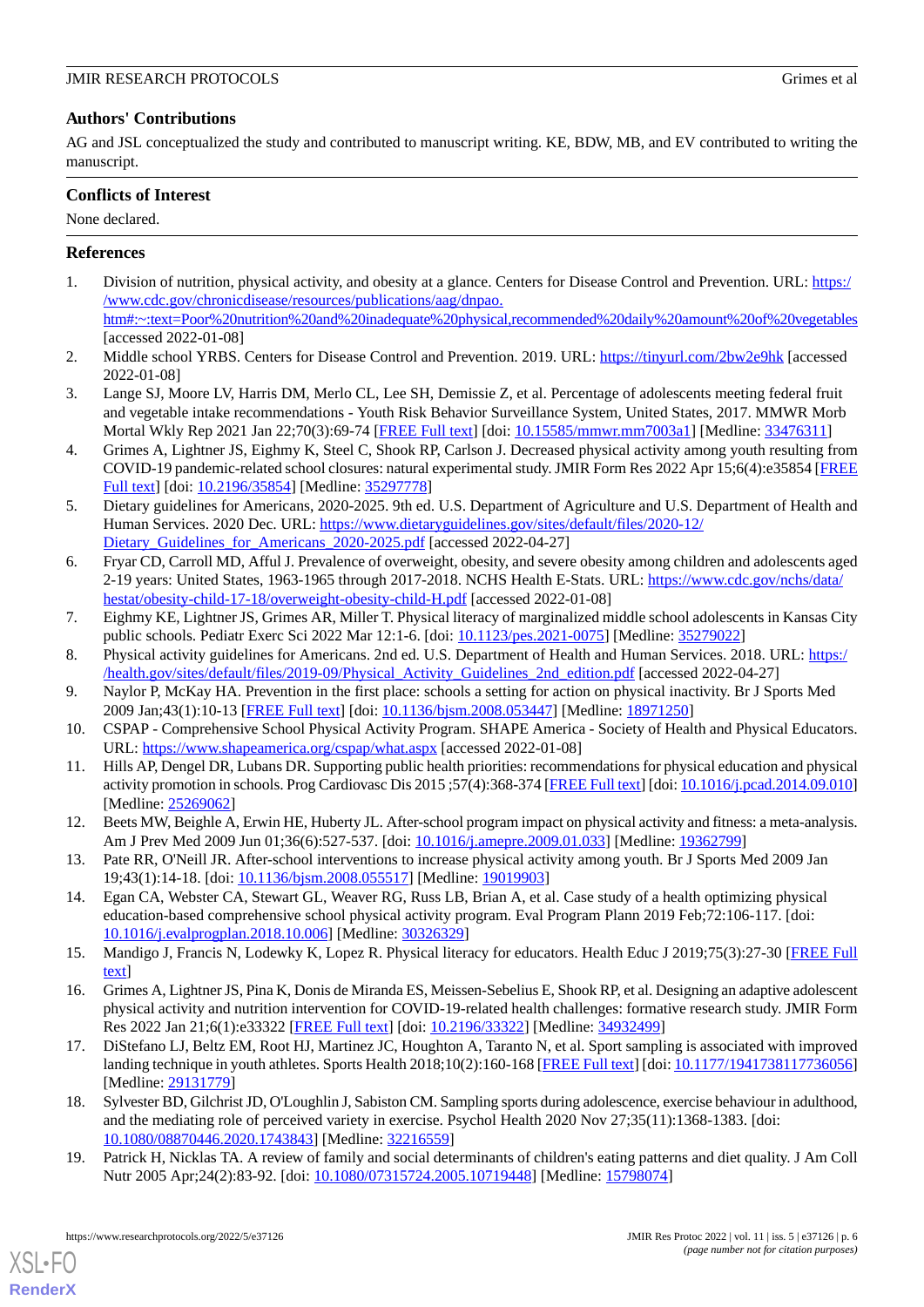- <span id="page-6-0"></span>20. Dabravolskaj J, Montemurro G, Ekwaru JP, Wu XY, Storey K, Campbell S, et al. Effectiveness of school-based health promotion interventions prioritized by stakeholders from health and education sectors: a systematic review and meta-analysis. Prev Med Rep 2020 Sep;19:101138 [\[FREE Full text\]](https://linkinghub.elsevier.com/retrieve/pii/S2211-3355(20)30098-X) [doi: [10.1016/j.pmedr.2020.101138\]](http://dx.doi.org/10.1016/j.pmedr.2020.101138) [Medline: [32612906](http://www.ncbi.nlm.nih.gov/entrez/query.fcgi?cmd=Retrieve&db=PubMed&list_uids=32612906&dopt=Abstract)]
- <span id="page-6-2"></span>21. Aloia CR, Shockey TA, Nahar VK, Knight KB. Pertinence of the recent school-based nutrition interventions targeting fruit and vegetable consumption in the United States: a systematic review. Health Promot Perspect 2016 Mar 31;6(1):1-9 [\[FREE](http://europepmc.org/abstract/MED/27123430) [Full text\]](http://europepmc.org/abstract/MED/27123430) [doi: [10.15171/hpp.2016.01\]](http://dx.doi.org/10.15171/hpp.2016.01) [Medline: [27123430](http://www.ncbi.nlm.nih.gov/entrez/query.fcgi?cmd=Retrieve&db=PubMed&list_uids=27123430&dopt=Abstract)]
- <span id="page-6-1"></span>22. Davis JN, Pérez A, Asigbee FM, Landry MJ, Vandyousefi S, Ghaddar R, et al. School-based gardening, cooking and nutrition intervention increased vegetable intake but did not reduce BMI: Texas sprouts - a cluster randomized controlled trial. Int J Behav Nutr Phys Act 2021 Jan 23;18(1):18 [\[FREE Full text\]](https://ijbnpa.biomedcentral.com/articles/10.1186/s12966-021-01087-x) [doi: [10.1186/s12966-021-01087-x](http://dx.doi.org/10.1186/s12966-021-01087-x)] [Medline: [33485354](http://www.ncbi.nlm.nih.gov/entrez/query.fcgi?cmd=Retrieve&db=PubMed&list_uids=33485354&dopt=Abstract)]
- <span id="page-6-4"></span><span id="page-6-3"></span>23. Ho TJH, Cheng LJ, Lau Y. School-based interventions for the treatment of childhood obesity: a systematic review, meta-analysis and meta-regression of cluster randomised controlled trials. Public Health Nutr 2021 Mar 22;24(10):3087-3099. [doi: [10.1017/s1368980021001117](http://dx.doi.org/10.1017/s1368980021001117)]
- <span id="page-6-5"></span>24. Gonzalez-Suarez C, Worley A, Grimmer-Somers K, Dones V. School-based interventions on childhood obesity: a meta-analysis. Am J Prev Med 2009 Nov;37(5):418-427. [doi: [10.1016/j.amepre.2009.07.012\]](http://dx.doi.org/10.1016/j.amepre.2009.07.012) [Medline: [19840696\]](http://www.ncbi.nlm.nih.gov/entrez/query.fcgi?cmd=Retrieve&db=PubMed&list_uids=19840696&dopt=Abstract)
- <span id="page-6-7"></span><span id="page-6-6"></span>25. Caldwell H, Di Cristofaro NA, Cairney J, Bray S, Timmons B. Measurement properties of the Physical Literacy Assessment for Youth (PLAY) Tools. Appl Physiol Nutr Metab 2021 Jun;46(6):571-578 [[FREE Full text\]](https://doi.org/10.1139/apnm-2020-0648) [doi: [10.1139/apnm-2020-0648\]](http://dx.doi.org/10.1139/apnm-2020-0648) [Medline: [33259231](http://www.ncbi.nlm.nih.gov/entrez/query.fcgi?cmd=Retrieve&db=PubMed&list_uids=33259231&dopt=Abstract)]
- <span id="page-6-8"></span>26. PLAY Tools. Physical Literacy. URL:<https://physicalliteracy.ca/play-tools/> [accessed 2022-01-08]
- 27. Evenson KR, Spade CL. Review of validity and reliability of Garmin activity trackers. J Meas Phys Behav 2020 Jun;3(2):170-185 [[FREE Full text](http://europepmc.org/abstract/MED/32601613)] [doi: [10.1123/jmpb.2019-0035\]](http://dx.doi.org/10.1123/jmpb.2019-0035) [Medline: [32601613](http://www.ncbi.nlm.nih.gov/entrez/query.fcgi?cmd=Retrieve&db=PubMed&list_uids=32601613&dopt=Abstract)]
- <span id="page-6-9"></span>28. Germini F, Noronha N, Borg Debono V, Abraham Philip B, Pete D, Navarro T, et al. Accuracy and acceptability of wrist-wearable activity-tracking devices: systematic review of the literature. J Med Internet Res 2022 Jan 21;24(1):e30791 [[FREE Full text](https://www.jmir.org/2022/1/e30791/)] [doi: [10.2196/30791\]](http://dx.doi.org/10.2196/30791) [Medline: [35060915\]](http://www.ncbi.nlm.nih.gov/entrez/query.fcgi?cmd=Retrieve&db=PubMed&list_uids=35060915&dopt=Abstract)
- <span id="page-6-11"></span><span id="page-6-10"></span>29. Faul F, Erdfelder E, Lang AG, Buchner A. G\*Power 3: a flexible statistical power analysis program for the social, behavioral, and biomedical sciences. Behav Res Methods 2007 May;39(2):175-191. [doi: [10.3758/bf03193146\]](http://dx.doi.org/10.3758/bf03193146) [Medline: [17695343](http://www.ncbi.nlm.nih.gov/entrez/query.fcgi?cmd=Retrieve&db=PubMed&list_uids=17695343&dopt=Abstract)]
- 30. Demetriou Y, Gillison F, McKenzie TL. After-school physical activity interventions on child and adolescent physical activity and health: a review of reviews. APE 2017 May;07(02):191-215. [doi: [10.4236/ape.2017.72017](http://dx.doi.org/10.4236/ape.2017.72017)]
- <span id="page-6-12"></span>31. Silveira JA, Taddei JA, Guerra PH, Nobre MR. The effect of participation in school-based nutrition education interventions on body mass index: a meta-analysis of randomized controlled community trials. Prev Med 2013 Mar;56(3-4):237-243. [doi: [10.1016/j.ypmed.2013.01.011](http://dx.doi.org/10.1016/j.ypmed.2013.01.011)] [Medline: [23370048\]](http://www.ncbi.nlm.nih.gov/entrez/query.fcgi?cmd=Retrieve&db=PubMed&list_uids=23370048&dopt=Abstract)
- <span id="page-6-14"></span><span id="page-6-13"></span>32. Hynynen ST, van Stralen MM, Sniehotta FF, Araújo-Soares V, Hardeman W, Chinapaw MJM, et al. A systematic review of school-based interventions targeting physical activity and sedentary behaviour among older adolescents. Int Rev Sport Exerc Psychol 2016 Jan 01;9(1):22-44 [\[FREE Full text](http://europepmc.org/abstract/MED/26807143)] [doi: [10.1080/1750984X.2015.1081706](http://dx.doi.org/10.1080/1750984X.2015.1081706)] [Medline: [26807143\]](http://www.ncbi.nlm.nih.gov/entrez/query.fcgi?cmd=Retrieve&db=PubMed&list_uids=26807143&dopt=Abstract)
- <span id="page-6-15"></span>33. Utter J, Denny S, Robinson E, Fleming T, Ameratunga S, Grant S. Family meals and the well-being of adolescents. J Paediatr Child Health 2013 Nov 31;49(11):906-911. [doi: [10.1111/jpc.12428](http://dx.doi.org/10.1111/jpc.12428)] [Medline: [24251656](http://www.ncbi.nlm.nih.gov/entrez/query.fcgi?cmd=Retrieve&db=PubMed&list_uids=24251656&dopt=Abstract)]
- <span id="page-6-17"></span><span id="page-6-16"></span>34. Booth M. Assessment of physical activity: an international perspective. Res Q Exerc Sport 2000 Jun;71(2 Suppl):S114-S120. [Medline: [10925833](http://www.ncbi.nlm.nih.gov/entrez/query.fcgi?cmd=Retrieve&db=PubMed&list_uids=10925833&dopt=Abstract)]
- <span id="page-6-18"></span>35. Youth Risk Behavior Surveillance System (YRBSS). Centers for Disease Control and Prevention. 2019. URL: [https://www.](https://www.cdc.gov/healthyyouth/data/yrbs/index.htm) [cdc.gov/healthyyouth/data/yrbs/index.htm](https://www.cdc.gov/healthyyouth/data/yrbs/index.htm) [accessed 2022-01-03]
- <span id="page-6-19"></span>36. Seca 813. Seca. URL: [https://www.seca.com/en\\_ee/products/all-products/product-details/seca813.html](https://www.seca.com/en_ee/products/all-products/product-details/seca813.html) [accessed 2022-01-25]
- 37. Seca 213. Seca. URL: [https://www.seca.com/en\\_us/products/all-products/product-details/seca213.html](https://www.seca.com/en_us/products/all-products/product-details/seca213.html) [accessed 2022-01-25]
- 38. Physical activity: strategies and resources. Centers for Disease Control and Prevention. URL: [https://www.cdc.gov/nccdphp/](https://www.cdc.gov/nccdphp/dnpao/state-local-programs/physicalactivity.html) [dnpao/state-local-programs/physicalactivity.html](https://www.cdc.gov/nccdphp/dnpao/state-local-programs/physicalactivity.html) [accessed 2022-04-20]
- 39. Milat AJ, Bauman AE, Redman S, Curac N. Public health research outputs from efficacy to dissemination: a bibliometric analysis. BMC Public Health 2011 Dec 15;11(1):934 [\[FREE Full text\]](https://bmcpublichealth.biomedcentral.com/articles/10.1186/1471-2458-11-934) [doi: [10.1186/1471-2458-11-934](http://dx.doi.org/10.1186/1471-2458-11-934)] [Medline: [22168312\]](http://www.ncbi.nlm.nih.gov/entrez/query.fcgi?cmd=Retrieve&db=PubMed&list_uids=22168312&dopt=Abstract)
- <span id="page-6-20"></span>40. Reis RS, Salvo D, Ogilvie D, Lambert EV, Goenka S, Brownson RC. Scaling up physical activity interventions worldwide: stepping up to larger and smarter approaches to get people moving. The Lancet 2016 Sep 24;388(10051):1337-1348. [doi: [10.1016/s0140-6736\(16\)30728-0](http://dx.doi.org/10.1016/s0140-6736(16)30728-0)]
- 41. Wiltsey Stirman S, Kimberly J, Cook N, Calloway A, Castro F, Charns M. The sustainability of new programs and innovations: a review of the empirical literature and recommendations for future research. Implement Sci 2012 Mar 14;7(1):17 [[FREE Full text\]](https://implementationscience.biomedcentral.com/articles/10.1186/1748-5908-7-17) [doi: [10.1186/1748-5908-7-17](http://dx.doi.org/10.1186/1748-5908-7-17)] [Medline: [22417162](http://www.ncbi.nlm.nih.gov/entrez/query.fcgi?cmd=Retrieve&db=PubMed&list_uids=22417162&dopt=Abstract)]
- 42. Wolfenden L, Chai LK, Jones J, McFadyen T, Hodder R, Kingsland M, et al. What happens once a program has been implemented? a call for research investigating strategies to enhance public health program sustainability. Aust N Z J Public Health 2019 Feb 28;43(1):3-4. [doi: [10.1111/1753-6405.12867\]](http://dx.doi.org/10.1111/1753-6405.12867) [Medline: [30690829](http://www.ncbi.nlm.nih.gov/entrez/query.fcgi?cmd=Retrieve&db=PubMed&list_uids=30690829&dopt=Abstract)]

[XSL](http://www.w3.org/Style/XSL)•FO **[RenderX](http://www.renderx.com/)**